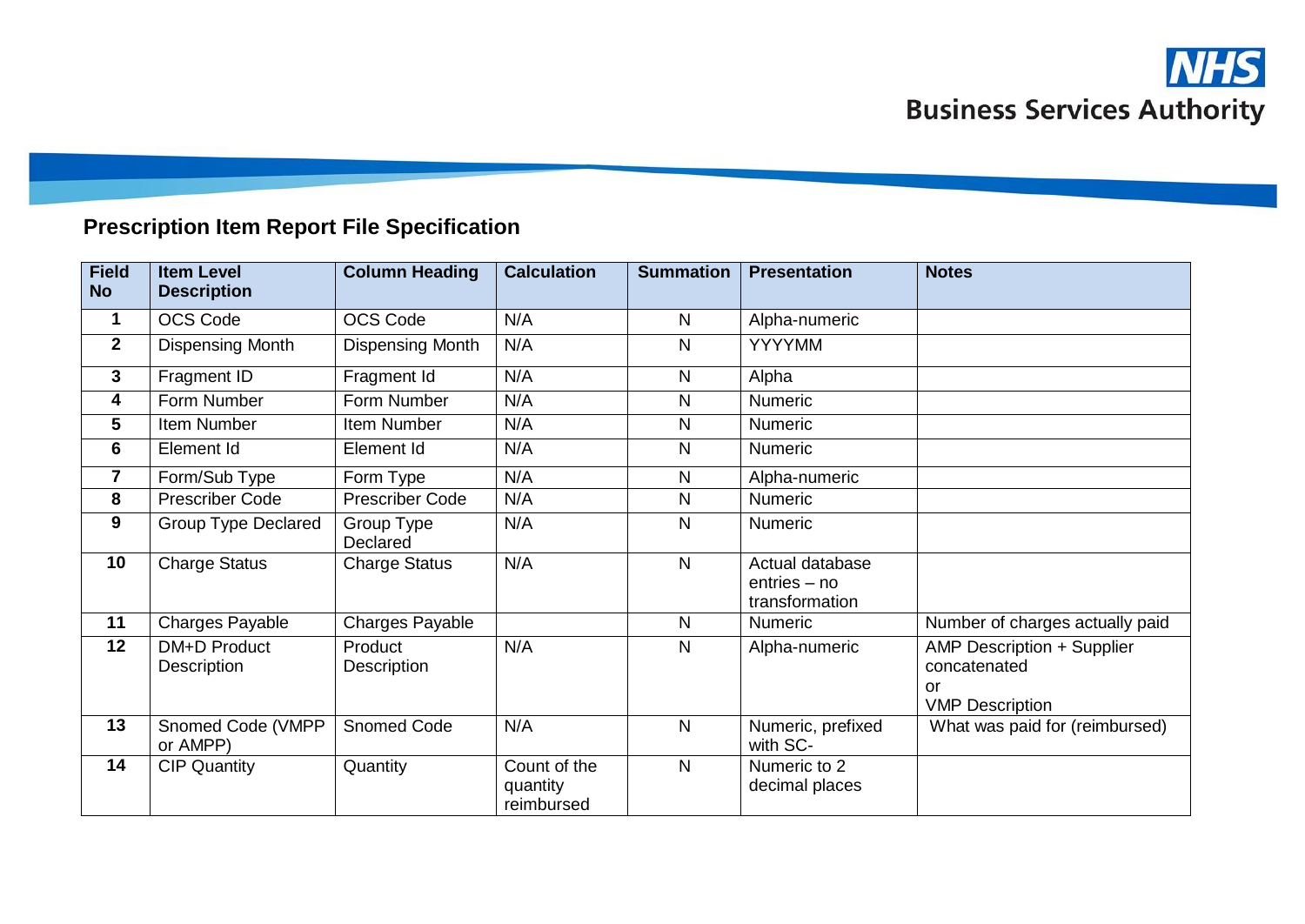

| <b>Field</b><br><b>No</b> | <b>Item Level</b><br><b>Description</b> | <b>Column Heading</b>      | <b>Calculation</b>      | <b>Summation</b> | <b>Presentation</b>                          | <b>Notes</b>                                                                                                                                                   |
|---------------------------|-----------------------------------------|----------------------------|-------------------------|------------------|----------------------------------------------|----------------------------------------------------------------------------------------------------------------------------------------------------------------|
| 15                        | Unit of Measure                         | Unit Of Measure            | N/A                     | $\mathsf{N}$     | Alpha                                        |                                                                                                                                                                |
| 16                        | <b>Pack Price</b>                       | <b>Pack Price</b>          | Value of<br>monies paid | N                | <b>British Pounds to 2</b><br>decimal places |                                                                                                                                                                |
| 17                        | <b>VMPP Pack Size</b>                   | Pack Size                  | N/A                     | $\mathsf{N}$     | Numeric to 2<br>decimal places               |                                                                                                                                                                |
| 18                        | <b>Basic Price</b>                      | <b>Basic Price</b>         | Value of<br>monies paid | N                | <b>British Pounds to 2</b><br>decimal places |                                                                                                                                                                |
| 19                        | Payment for<br>Consumables              | Payment for<br>Consumables | Value of<br>monies      | Ÿ                | <b>British Pounds to 4</b><br>decimal places | Number of Professional fees *<br>pricing constant for consumables<br>Please note 4 decimal places is<br>necessary as typical pricing<br>constant is 1.24 pence |
| 20                        | Payment for<br>Containers               | Payment For<br>Containers  | Value of<br>monies paid | Y                | British Pounds to 2<br>decimal places        |                                                                                                                                                                |
| 21                        | <b>NB Endorsement</b>                   | <b>NB</b>                  | N/A                     | N                | Endorsement code                             |                                                                                                                                                                |
| 22                        | <b>CC Endorsement</b>                   | CC                         | N/A                     | N                | Endorsement code                             |                                                                                                                                                                |
| 23                        | <b>DA Endorsement</b>                   | <b>DA</b>                  | N/A                     | N                | Endorsement code                             |                                                                                                                                                                |
| 24                        | <b>DA Endorsement</b><br>Value          | DA Value                   | Endorsement<br>value    | N                | Integer                                      |                                                                                                                                                                |
| 25                        | <b>EX Endorsement</b>                   | EX                         | N/A                     | $\mathsf{N}$     | Endorsement code                             |                                                                                                                                                                |
| 26                        | <b>EX Endorsement</b><br>Value          | <b>EX Value</b>            | Value of<br>monies paid | Y                | <b>British Pounds to 2</b><br>decimal places |                                                                                                                                                                |
| 27                        | <b>GN Endorsement</b>                   | <b>GN</b>                  | N/A                     | $\mathsf{N}$     | Endorsement code                             |                                                                                                                                                                |
| 28                        | <b>IP Endorsement</b>                   | $\overline{IP}$            | N/A                     | ${\sf N}$        | Endorsement code                             |                                                                                                                                                                |
| 29                        | <b>IP Endorsement</b><br>Value          | <b>IP Value</b>            | Value of<br>monies paid | Ÿ                | <b>British Pounds to 2</b><br>decimal places |                                                                                                                                                                |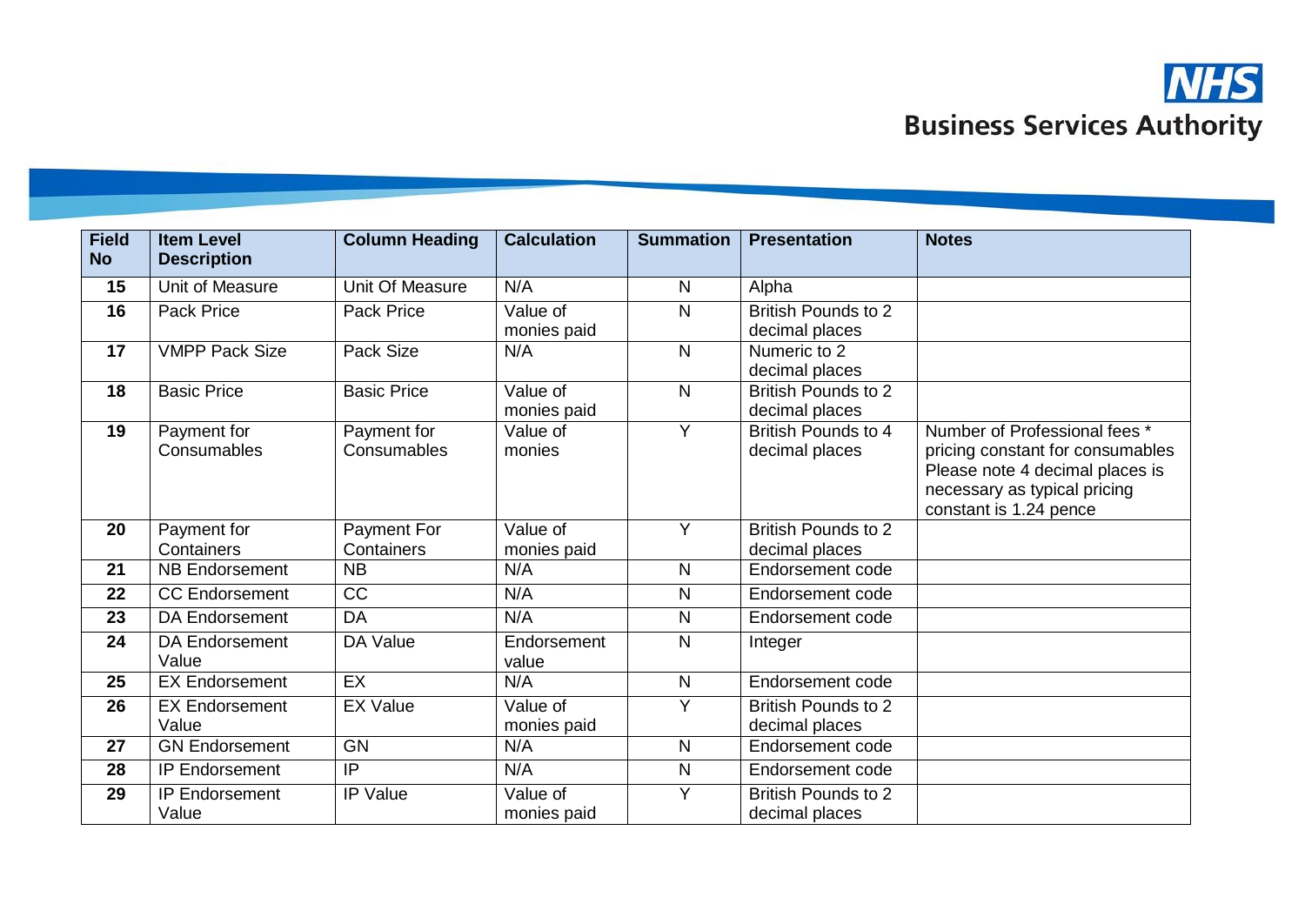

| <b>Field</b><br><b>No</b> | <b>Item Level</b><br><b>Description</b> | <b>Column Heading</b> | <b>Calculation</b>   | <b>Summation</b> | <b>Presentation</b> | <b>Notes</b> |
|---------------------------|-----------------------------------------|-----------------------|----------------------|------------------|---------------------|--------------|
| 30                        | LP Endorsement                          | <b>LP</b>             | N/A                  | $\mathsf{N}$     | Endorsement code    |              |
| 31                        | LP Endorsement<br>Value                 | LP Value              | Endorsement<br>value | $\mathsf{N}$     | Integer             |              |
| 32                        | <b>MC Endorsement</b>                   | <b>MC</b>             | N/A                  | $\mathsf{N}$     | Endorsement code    |              |
| 33                        | <b>MC Endorsement</b><br>Value          | <b>MC Value</b>       | Endorsement<br>value | $\mathsf{N}$     | Integer             |              |
| 34                        | MF Endorsement                          | <b>MF</b>             | N/A                  | $\mathsf{N}$     | Endorsement code    |              |
| 35                        | MI Endorsement                          | MI                    | N/A                  | $\mathsf{N}$     | Endorsement code    |              |
| 36                        | MI Endorsement<br>Value                 | MI Value              | Endorsement<br>value | $\mathsf{N}$     | Integer             |              |
| 37                        | <b>MP Endorsement</b>                   | <b>MP</b>             | N/A                  | $\mathsf{N}$     | Endorsement code    |              |
| 38                        | <b>MP Endorsement</b><br>Value          | <b>MP Value</b>       | Endorsement<br>value | $\mathsf{N}$     | Integer             |              |
| 39                        | <b>NC Endorsement</b>                   | NC                    | N/A                  | $\mathsf{N}$     | Endorsement code    |              |
| 40                        | <b>NC Endorsement</b><br>Value          | <b>NC Value</b>       | Endorsement<br>value | $\mathsf{N}$     | Integer             |              |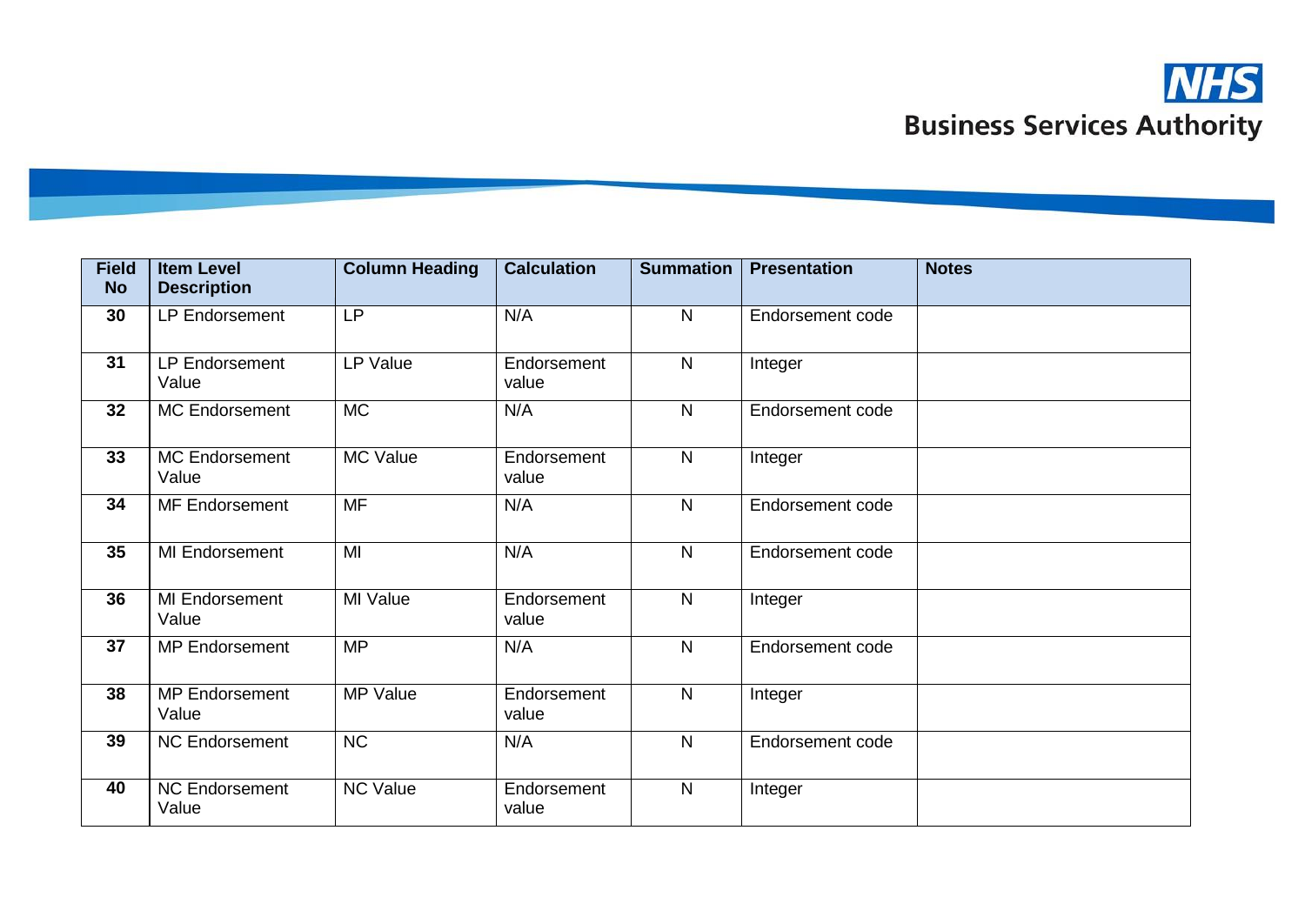

| <b>Field</b><br><b>No</b> | <b>Item Level</b><br><b>Description</b>                               | <b>Column Heading</b>                 | <b>Calculation</b>      | <b>Summation</b>        | <b>Presentation</b>                          | <b>Notes</b>                     |
|---------------------------|-----------------------------------------------------------------------|---------------------------------------|-------------------------|-------------------------|----------------------------------------------|----------------------------------|
| 41                        | <b>ND Endorsement</b>                                                 | <b>ND</b>                             | N/A                     | $\mathsf{N}$            | Endorsement code                             |                                  |
| 42                        | <b>RB Endorsement</b>                                                 | <b>RB</b>                             | N/A                     | $\mathsf{N}$            | Endorsement code                             |                                  |
| 43                        | <b>RB Endorsement</b><br>Value                                        | <b>RB</b> Value                       | Endorsement<br>value    | $\mathsf{N}$            | Alpha-numeric                                |                                  |
| 44                        | <b>SF Endorsement</b>                                                 | <b>SF</b>                             | N/A                     | $\mathsf{N}$            | Endorsement code                             |                                  |
| 45                        | <b>SF Endorsement</b><br>Value                                        | <b>SF Value</b>                       | Endorsement<br>value    | $\mathsf{N}$            | Integer                                      |                                  |
| 46                        | <b>ZD Endorsement</b>                                                 | ZD                                    | N/A                     | N                       | Endorsement code                             |                                  |
| 47                        | <b>LB Endorsement</b>                                                 | LB                                    | N/A                     | $\mathsf{N}$            | Endorsement code                             |                                  |
| 48                        | <b>LC Endorsement</b>                                                 | <b>LC</b>                             | N/A                     | $\mathsf{N}$            | Endorsement code                             |                                  |
| 49                        | <b>LE Endorsement</b>                                                 | LE                                    | N/A                     | $\overline{\mathsf{N}}$ | Endorsement code                             |                                  |
| 50                        | LF Endorsement                                                        | LF                                    | N/A                     | $\overline{\mathsf{N}}$ | Endorsement code                             |                                  |
| $\overline{51}$           | Value of Standard<br><b>Discount Rate</b><br><b>Professional Fees</b> | <b>SDR Professional</b><br>Fee Number | Value of<br>monies paid | $\overline{Y}$          | <b>British Pounds to 2</b><br>decimal places | Drug Tariff Part IIIA/1 + IIIB/1 |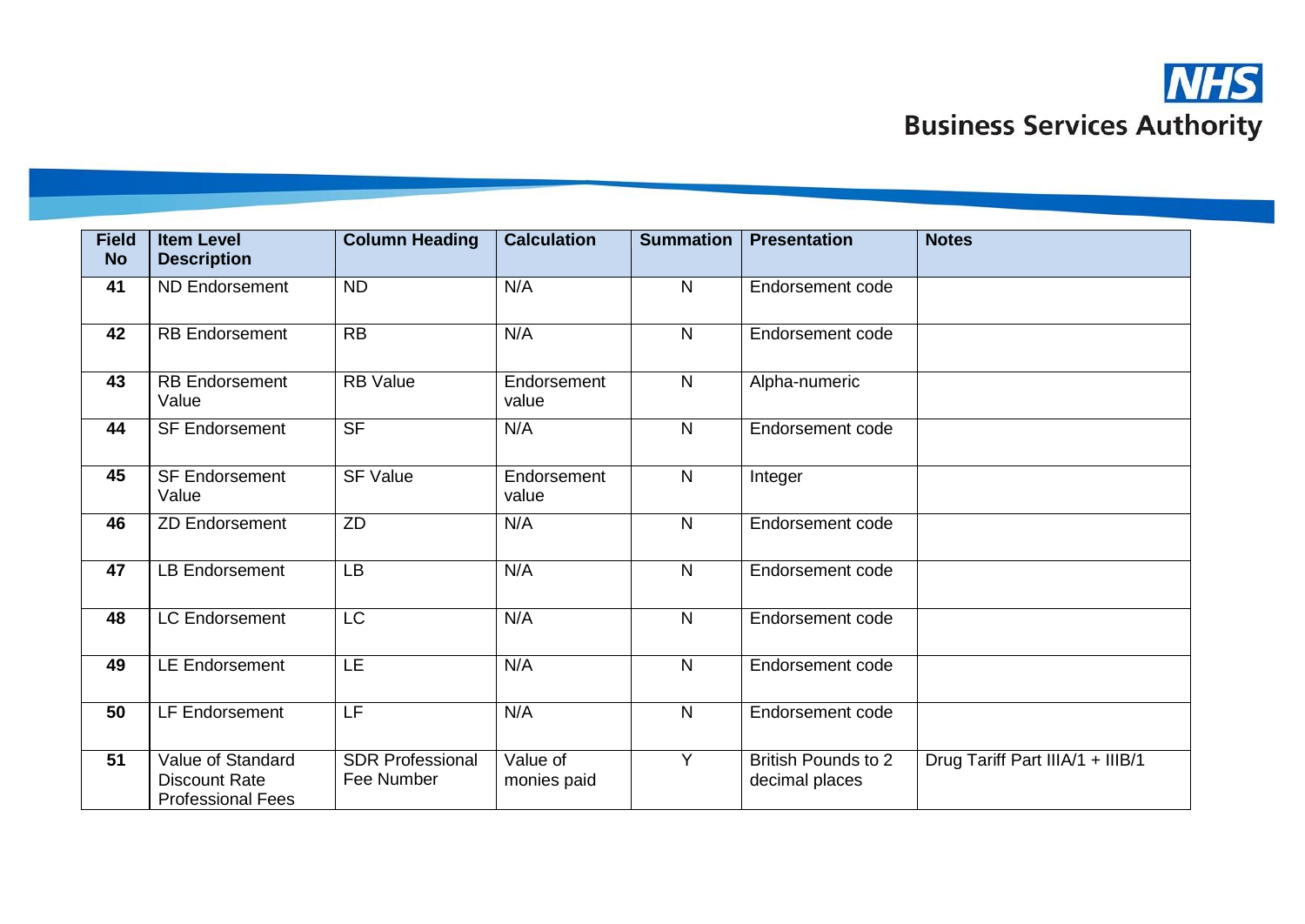

| <b>Field</b><br><b>No</b> | <b>Item Level</b><br><b>Description</b>                                       | <b>Column Heading</b>                  | <b>Calculation</b>      | <b>Summation</b> | <b>Presentation</b>                          | <b>Notes</b>                                                                                                                                                |
|---------------------------|-------------------------------------------------------------------------------|----------------------------------------|-------------------------|------------------|----------------------------------------------|-------------------------------------------------------------------------------------------------------------------------------------------------------------|
| 52                        | <b>Number of Standard</b><br><b>Discount Rate</b><br><b>Professional Fees</b> | <b>SDR Professional</b><br>Fee Value   | N/A                     | $\mathsf{N}$     | Numeric                                      | Drug Tariff Part IIIA/1 + IIIB/1                                                                                                                            |
| 53                        | Value of Zero<br><b>Discount Rate</b><br><b>Professional Fees</b>             | <b>ZDR Professional</b><br>Fee Value   | Value of<br>monies paid | Y                | <b>British Pounds to 2</b><br>decimal places | Drug Tariff Part IIIA/1 + IIIB/1                                                                                                                            |
| 54                        | Number of Zero<br><b>Discount Rate</b><br><b>Professional Fees</b>            | <b>ZDR Professional</b><br>Fee Number  | N/A                     | $\mathsf{N}$     | Numeric                                      | Drug Tariff Part IIIA/1 + IIIB/1                                                                                                                            |
| 55                        | <b>SP Unlicensed</b><br><b>Medicines Fee</b>                                  | <b>SP Unlicensed</b><br>Meds Fee Value | Value of<br>monies paid | Y                | <b>British Pounds to 2</b><br>decimal places | Drug Tariff Part IIIA/2/A/a                                                                                                                                 |
| 56                        | <b>ED Unlicensed</b><br><b>Medicines Fee</b>                                  | <b>ED Unlicensed</b><br>Meds Fee Value | Value of<br>monies paid | $\overline{Y}$   | <b>British Pounds to 2</b><br>decimal places | Drug Tariff Part IIIA/2/A/b                                                                                                                                 |
| 57                        | <b>Measured and Fitted</b><br>Fee (Hosiery)                                   | MF Hosiery Fee<br>Value                | Value of<br>monies paid | Y                | <b>British Pounds to 2</b><br>decimal places | Drug Tariff Part IIIA/2/B/a +<br>IIIB/2/A/a                                                                                                                 |
| 58                        | <b>Measured and Fitted</b><br>Fee (Truss)                                     | <b>MF Truss Fee</b><br>Value           | Value of<br>monies paid | $\overline{Y}$   | <b>British Pounds to 2</b><br>decimal places | Drug Tariff Part IIIA/2/B/b +<br>IIIB/2/A/b                                                                                                                 |
| 59                        | <b>Measured and Fitted</b><br>Fee (Belt and Girdle)                           | MF Belt & Girdle<br>Fee Value          | Value of<br>monies paid | $\overline{Y}$   | <b>British Pounds to 2</b><br>decimal places | Drug Tariff Part IIIA/2/B/c +<br>IIIB/2/A/c                                                                                                                 |
| 60                        | Methadone Fee                                                                 | Methadone Fee<br>Value                 | Value of<br>monies paid | Y                | <b>British Pounds to 2</b><br>decimal places |                                                                                                                                                             |
| 61                        | Methadone Packaged<br>Dose Fee                                                | Methadone Pckgd<br>Dose Fee Value      | Value of<br>monies paid | Y                | <b>British Pounds to 2</b><br>decimal places | Not currently available in CIP.<br>A placeholder will be present with<br>the narrative 'Not Available', until<br>such time as the data can be<br>populated. |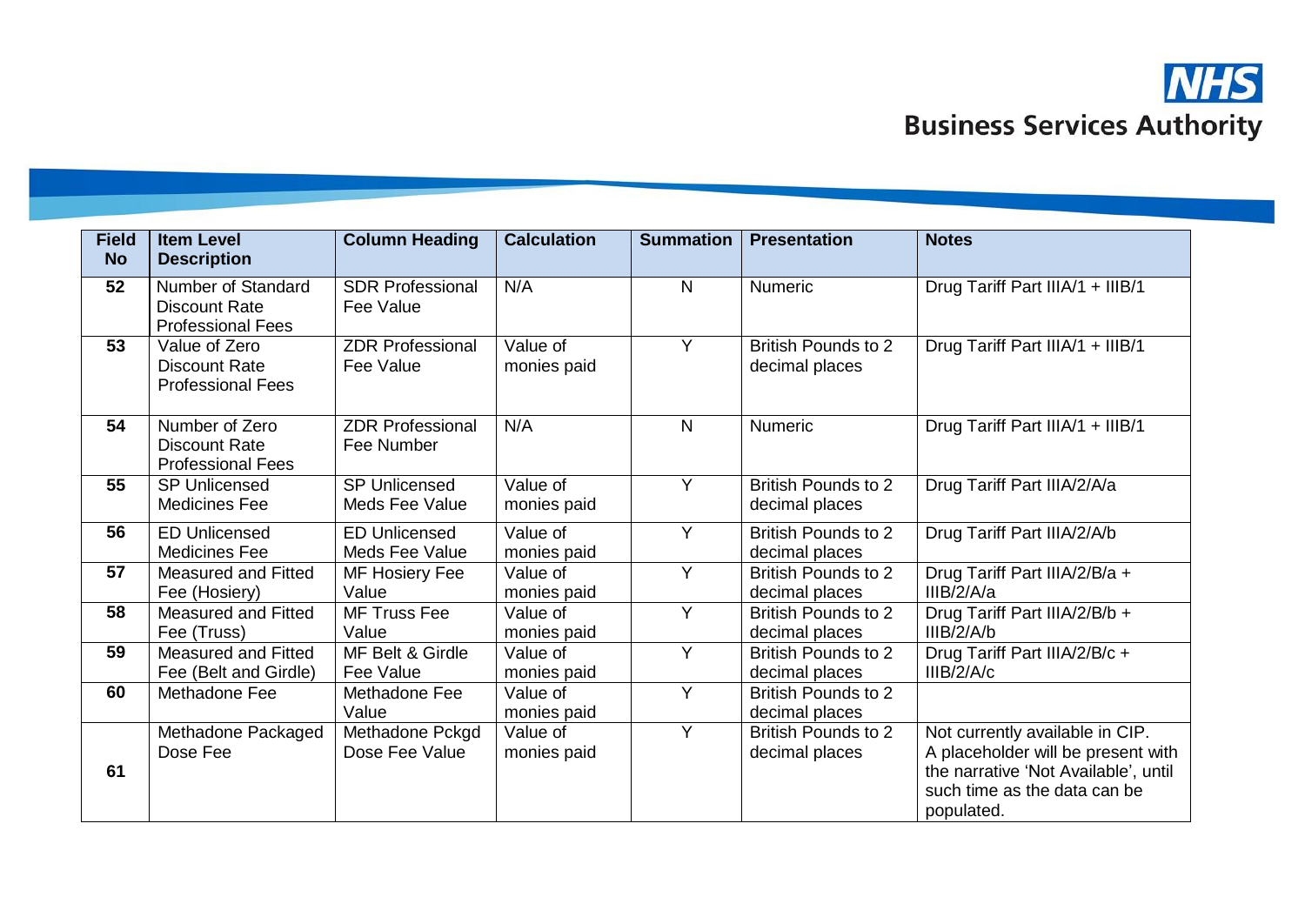

| <b>Field</b><br><b>No</b> | <b>Item Level</b><br><b>Description</b>                                     | <b>Column Heading</b>                      | <b>Calculation</b>      | <b>Summation</b> | <b>Presentation</b>                                                                    | <b>Notes</b>                                |
|---------------------------|-----------------------------------------------------------------------------|--------------------------------------------|-------------------------|------------------|----------------------------------------------------------------------------------------|---------------------------------------------|
| 62                        | Home Delivery<br><b>Standard Rate</b><br><b>Appliance Additional</b><br>Fee | Home Del SR Appl<br>Add Fee Value          | Value of<br>monies paid | Y                | <b>British Pounds to 2</b><br>decimal places                                           | Drug Tariff Part IIIA/2/B/d +<br>IIIB/2/A/d |
| 63                        | Home Delivery Higher<br>Rate Appliance<br><b>Additional Fee</b>             | Home Del HR Appl<br>Add Fee Value          | Value of<br>monies paid | Y                | <b>British Pounds to 2</b><br>decimal places                                           | Drug Tariff Part IIIA/2/B/e +<br>IIIB/2/A/e |
| 64                        | Schedule 2 Controlled<br>Drug Fee                                           | CD Schedule 2<br>Fee Value                 | Value of<br>monies paid | Y                | <b>British Pounds to 2</b><br>decimal places                                           | Drug Tariff Part IIIA/2/E                   |
| 65                        | Schedule 3 Controlled<br>Drug Fee                                           | CD Schedule 3<br>Fee Value                 | Value of<br>monies paid | Y                | <b>British Pounds to 2</b><br>decimal places                                           | Drug Tariff Part IIIA/2/E                   |
| 66                        | Expensive<br><b>Prescription Fee</b>                                        | <b>Expensive Item</b><br>Fee Value         | Value of<br>monies paid | Y                | <b>British Pounds to 2</b><br>decimal places                                           | Drug Tariff Part IIIA/2/F + IIIB/2/B        |
| 67                        | Stoma Customisation<br>Payments                                             | Stoma<br><b>Customisation Fee</b><br>Value | Value of<br>monies paid | Y                | <b>British Pounds to 2</b><br>decimal places                                           | Drug Tariff Part VIC                        |
| 68                        | EPS R2 UUID<br>(Dispensing)                                                 | <b>Dispensing UID</b>                      | N/A                     | $\mathsf{N}$     | Character string                                                                       |                                             |
| 69                        | <b>NHS Patient Number</b>                                                   | <b>NHS Patient</b><br>Number               | N/A                     | $\mathsf{N}$     | Numeric<br>Last 7 digits only<br>with leading digits<br>being represented<br>with **** |                                             |
| 70                        | SSP VAT Payment                                                             | <b>SSP VAT Value</b>                       | Value of<br>monies paid | Y                | <b>British Pounds to 2</b><br>decimal places                                           | Drug Tariff Part II                         |